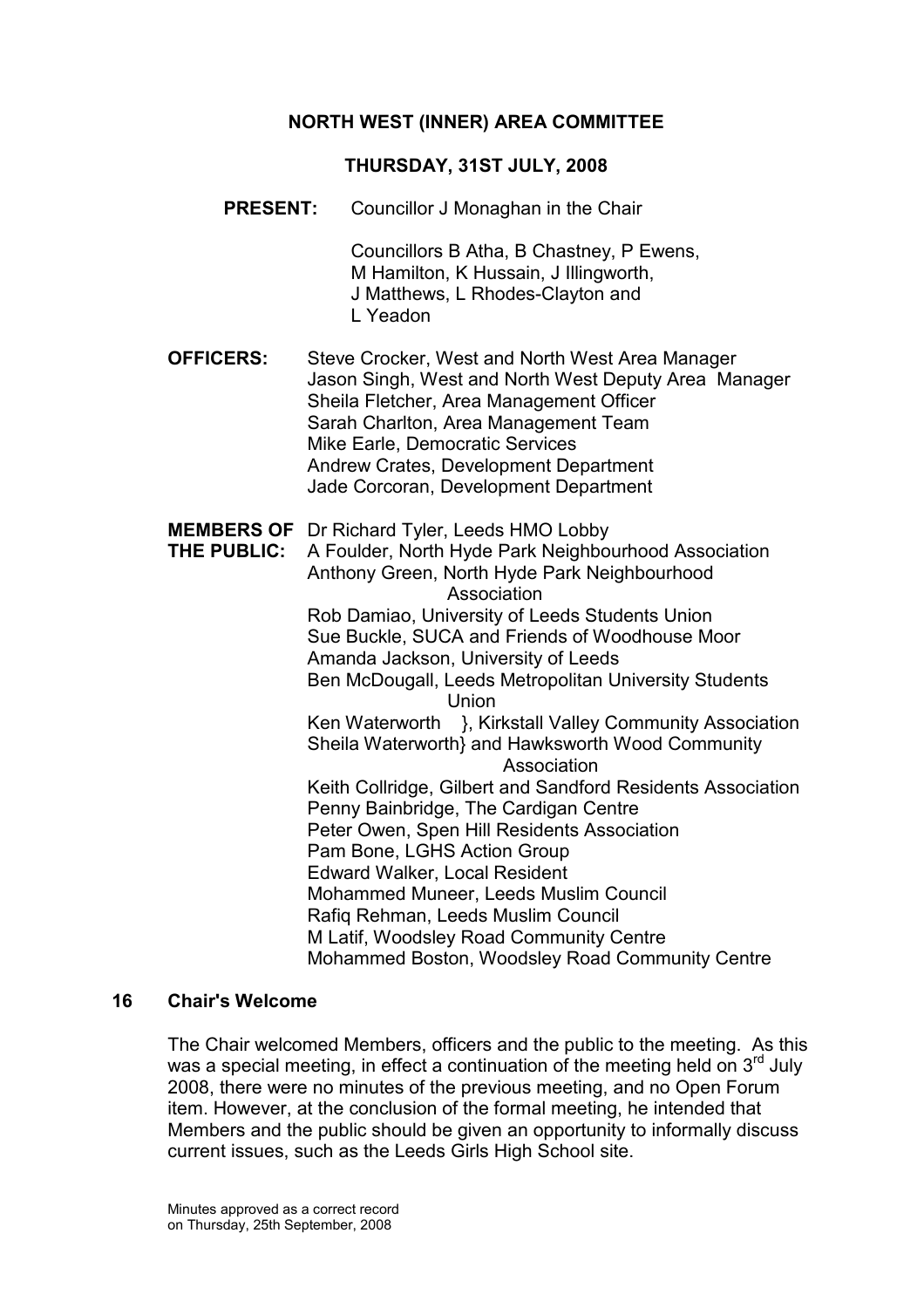## 17 Exempt Information - Possible Exclusion of the Press and Public

The Chair made reference to Appendix 1 to Agenda Item 8, the report of the Director of Environment and Neighbourhoods regarding the proposed disposal of the freehold of the Woodsley Road Community Centre to the Centre's Management Committee. Appendix 1 contained exempt information relating to details of the proposed financial transaction. It was hoped that the item could be discussed in public, without the need to refer to the exempt information, but the Committee needed to pass a formal resolution to exclude the press and public in order to protect the integrity of the exempt information.

RESOLVED – That the press and public be excluded from the meeting during the consideration of the following parts of the agenda designated as containing exempt information, on the grounds that it is likely, in view of the nature of the business to be transacted or the nature of the proceedings, that if members of the press and public were present, there would be disclosure to them of exempt information as follows:-

Agenda Item 8 (Minute No 22 refers) – Freehold Disposal – Woodsley Road Multi-Cultural Community Centre – Paragraph 10.4(3) – Information relating to the financial or business affairs of any particular person (including the authority holding that information)

### 18 Declarations of Interest

Councillor K Hussain declared a personal and prejudicial interest in respect of Agenda Item 8 (Min No 22 refers), Freehold Disposal of Woodlsey Road Multi-Cultural Community Centre, in his capacity as a Council-appointed member of the Community Centre Management Committee, and indicated that he would be leaving the meeting when that item was discussed and voted upon.

### 19 Apologies for Absence

Apologies for absence from the meeting were submitted on behalf of Councillors Bentley and Chapman.

### 20 Area Delivery Plan 2008/11

The Director of Environment and Neighbourhoods submitted a report regarding the Committee's draft Area Delivery Plan (ADP) 2008-2011. Steve Crocker, West and North West Area Manager, introduced the item and responded to questions and comments from Members and the public on the document.

This was the first year of the new enhanced and extended powers and responsibilities of Area Committees, in particular in respect of assuming the co-ordination and monitoring role previously performed by the District Partnerships. The Area Manager stressed the need for the ADP to reflect local priorities linked to the City's Leeds Strategic Plan 2008-2011 and the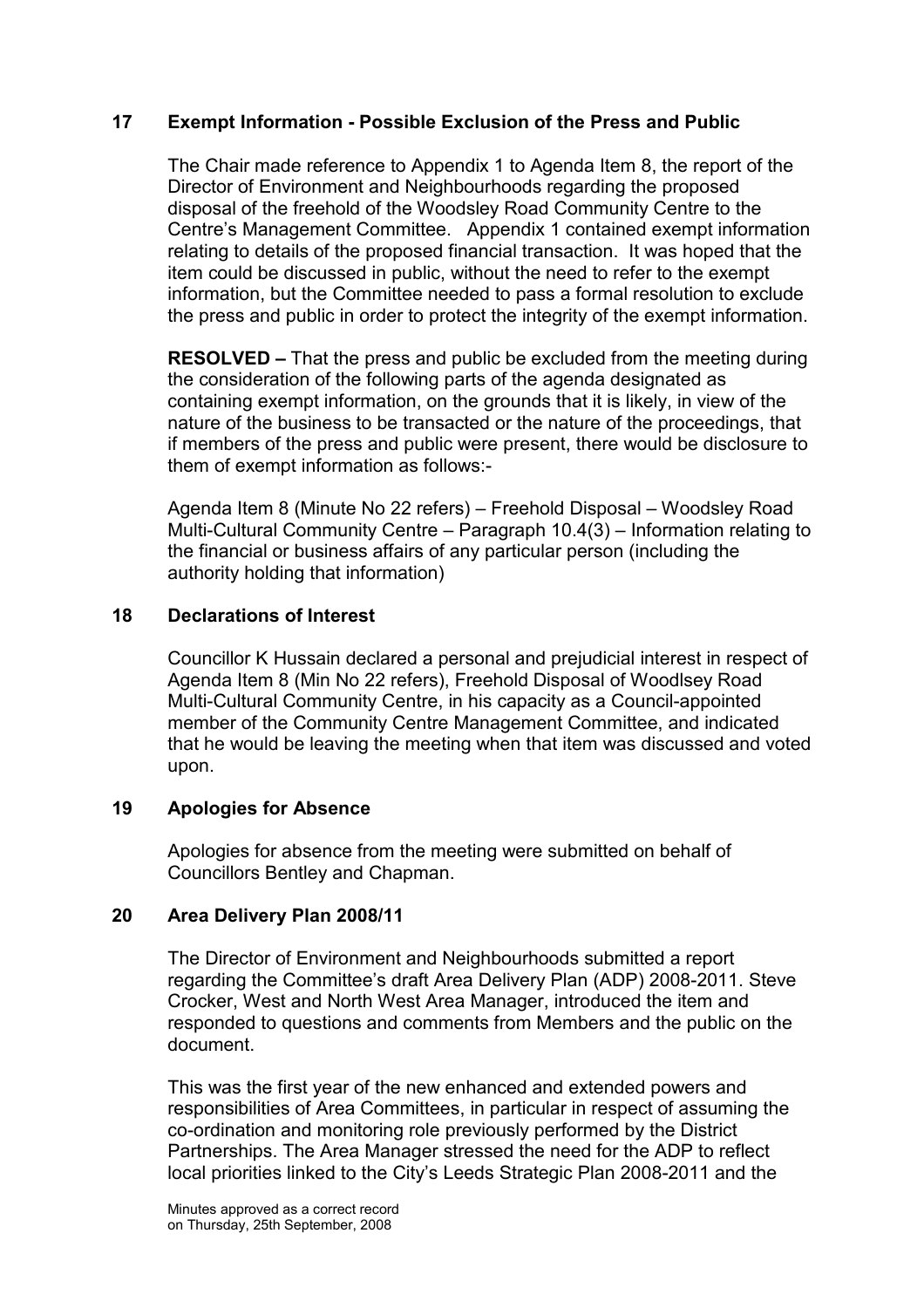City Council Business Plan 2008-2011. The Area Committee role was now to work with strategic partners at local level to identify those priorities, channel resources to meet those needs and to monitor performance against expectations. This was very much a 'work in progress' and should be viewed as such, which would be reviewed and amended and adapted on an annual basis. Also circulated at the meeting by way of background information, was a copy of further information on this subject prepared by the Area Manager, together with a copy of the 2007/08 ADP Action Plan.

In brief summary, the following main points were raised during the wideranging discussion of this item:-

- The impact of Headingley Cricket and Rugby Stadium on residents in the area, particularly in respect of parking difficulties on match days;
- The importance of introducing 20 mph in appropriate residential streets;
- The lack of emphasis in the ADP on the protection of green space in the area;
- The need for the ADP to include the protection and preservation of the cultural heritage of the area, such as the old mills in the Kirkstall Valley;
- The Kirkstall Park and Kirkstall Forge developments needed to be in the ADP;
- The need for the ADP to include reference to the replacement of the current Kirkstall Valley BMX track;
- Lack of reference to:
	- a strategy for getting more homes back into family use;
		- the significant impact of the student and transient population on the area;
		- community enterprise initiatives;
		- Education not enough emphasis
- Lack of co-terminus boundaries between different authorities was an issue;
- No reference to problems caused by Planning Inspectorate decisions, and how this might be addressed:
- Lack of co-ordination/communication with the Leeds HMO Lobby;
- Lack of reference to Neighbourhood Design Strategies and Local Planning Officer;
- Not enough emphasis on strategies to help to achieve a 'balanced population';
- Apparent lack of action on matters such as the Shared Housing Action Plan and Housing Mix Area Action Plan;
- No 'Vision' or overall strategies for proactive initiatives which would enthuse and encourage the local population;
- Lack of emphasis on significance and role which can be played by the local voluntary and community sector
- The link between the reference to health inequalities and the need to retain the Leeds Girls High School swimming pool for public use;
- The need to include cross-references in the ADP to other Council plans and initiatives which were having an impact in the area;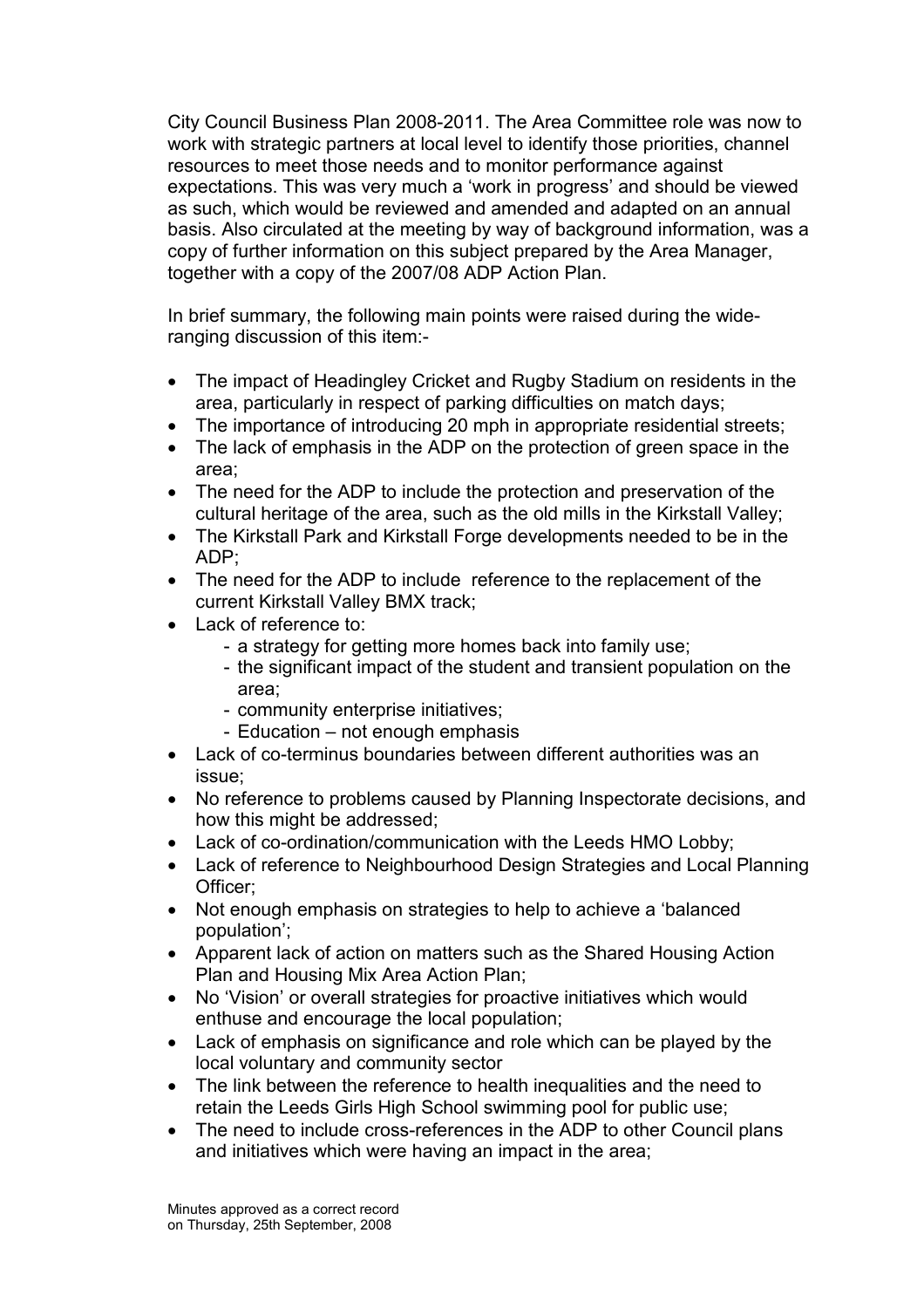- The need to prioritise in terms of short, medium and long term gains which can be achieved;
- The importance of grass-root partnerships as well as strategic ones;
- The argument for less centralisation of services and more empowerment for local people;
- The need to tackle worklessness in the area:
- Lack of reference to the needs and the role which can be played by people with disabilities:
- Working with local youth workers to tackle issues such as childhood obesity;
- The fact that neighbourhoods were now being targeted, not just Wards, which was a step in the right direction;
- The lack of reference to 'Park and Ride':
- The Area Committee's relationship with the ALMOs and the need for policies/strategies to tackle housing need in the area.

The Chair proposed that the draft ADP, together with the extensive comments made at tonight's meeting, be referred to the Member Working Group for further consideration and possible alteration, following which it would be recirculated to Area Committee Members and local community groups prior to submission to the Executive Board. In the meantime, if anyone had any further thoughts or comments, these should be forwarded as soon as possible to Sheila Fletcher in the Area Management Team.

## RESOLVED -

- a) That the contents of the report and appendices be noted.
- b) That subject to further consideration of the extensive comments made by Members and the public at this meeting, the draft Area Delivery Plan 2008-2011 be approved in principle;
- c) That the Member Working Group meet to consider further the Area Delivery Plan, and any alterations necessary as a result of tonight's meeting, following which a revised proposed final Area Delivery Plan be circulated to all Area Committee Members and local community groups prior to its submission to the Council's Executive Board in September/October 2008.

(NB: Councillors Ewens and Hamilton jointed the meeting at 7.08 pm during discussion of this item)

### 21 Future Plans for Partnership Working

The Director of Environment and Neighbourhoods submitted a report regarding proposals for future partnership working arrangements in the area, following the City-wide demise of the District Partnerships arrangements. This involved proposals for themed public meetings immediately prior to Area Committee meetings, a review of the existing Ward Forums and Area Committee Sub-Groups, and the nomination of individual Area Committee Members as 'Champions' for particular partnerships.

# RESOLVED -

Minutes approved as a correct record on Thursday, 25th September, 2008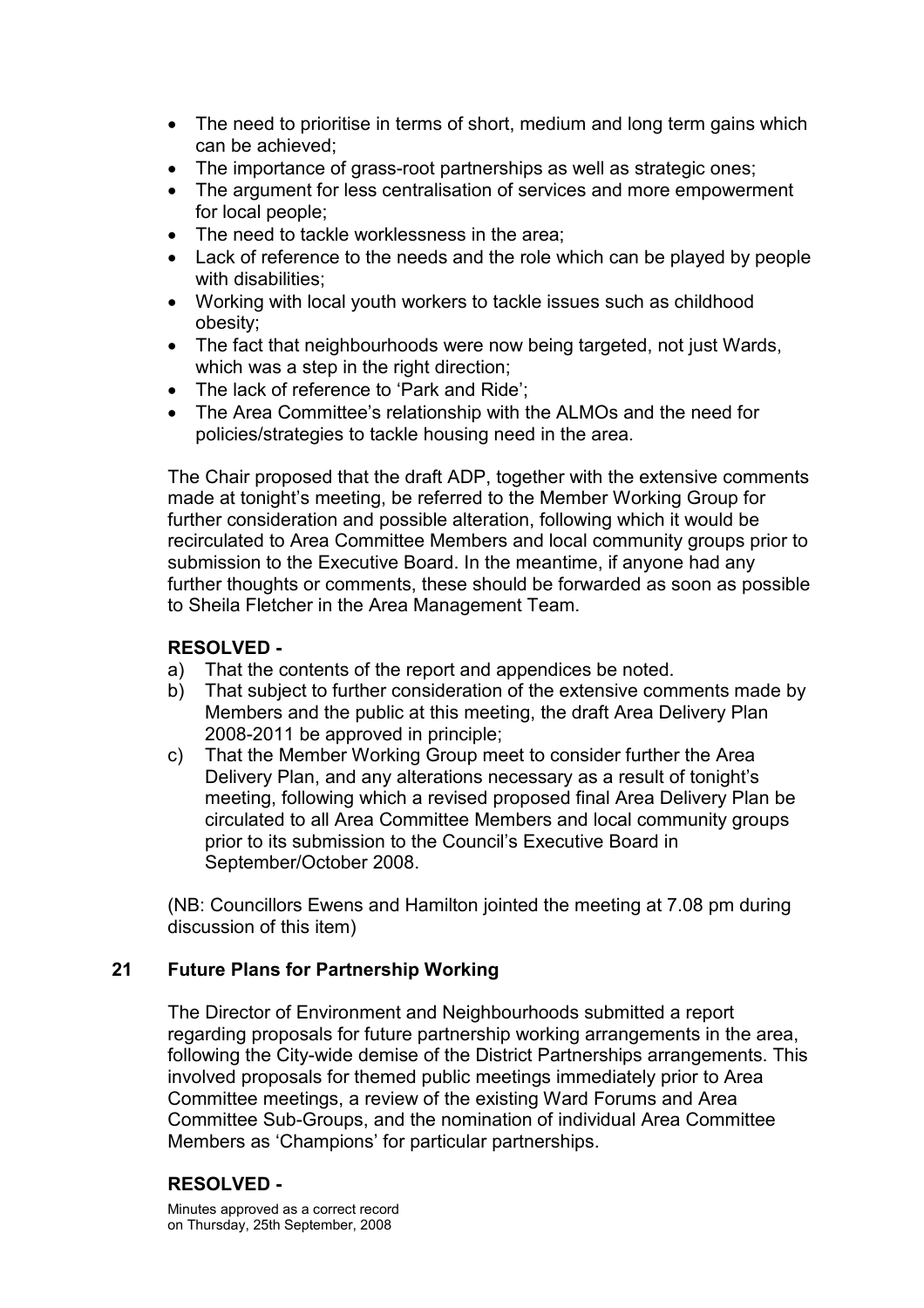- (a) That the contents of the report be noted.
- (b) That approval be given to endorsing the principle of utilising Area Committee meetings to improve partnership working so far as it relates to the Strategic Plan.
- (c) That the following Members be identified with an interest and the availability to act as champions for the specific themes dealt with by partnership groups and sub groups/ward forums:-

| <b>Councillor Ewens</b>    | - Children and Young People Partnership |
|----------------------------|-----------------------------------------|
| <b>Councillor Bentley</b>  | - Community Safety Partnership          |
| <b>Councillor Yeadon</b>   | - Economy and Skills Partnership        |
| <b>Councillor Chapman</b>  | - Health and Wellbeing Partnership      |
| <b>Councillor Matthews</b> | - Environment Partnership               |
| <b>Councillor Hamilton</b> | - Housing Partnership                   |

(d) That the following Ward Forums and Area Committee Sub-Groups continue, with the following Chairs:

| - Councillor Ewens    |
|-----------------------|
| - Councillor Yeadon   |
| - Councillor Matthews |
| - Councillor Ewens    |
| - Councillor Monaghan |
| - Councillor Bentley  |
| - Councillor Bentley  |
| - Councillor Hamilton |
| - Councillor Monaghan |
| - Vacant              |
| - Vacant              |
|                       |

### 22 Freehold Disposal - Woodsley Road Multi-cultural Community Centre

The Director of Neighbourhoods and Housing submitted a report regarding the proposed sale by the Council of the Woodsley Road Community Centre to its Management Committee. The report included an exempt appendix containing details of the financial aspects of the proposed transaction.

### RESOLVED -

- (a) That the contents of the report and appendices be noted.
- (b) That approval be given to the principle of the sale of the freehold of Woodsley Road Multi-cultural Community Centre subject to the terms negotiated by the Director of City Development, as now reported.
- (NB: 1 Councillor Hussain declared a personal and prejudicial interest in this item in his capacity as a member of the Woodsley Road Community Centre Management Committee, and left the meeting, taking no part in the discussion or voting thereon.